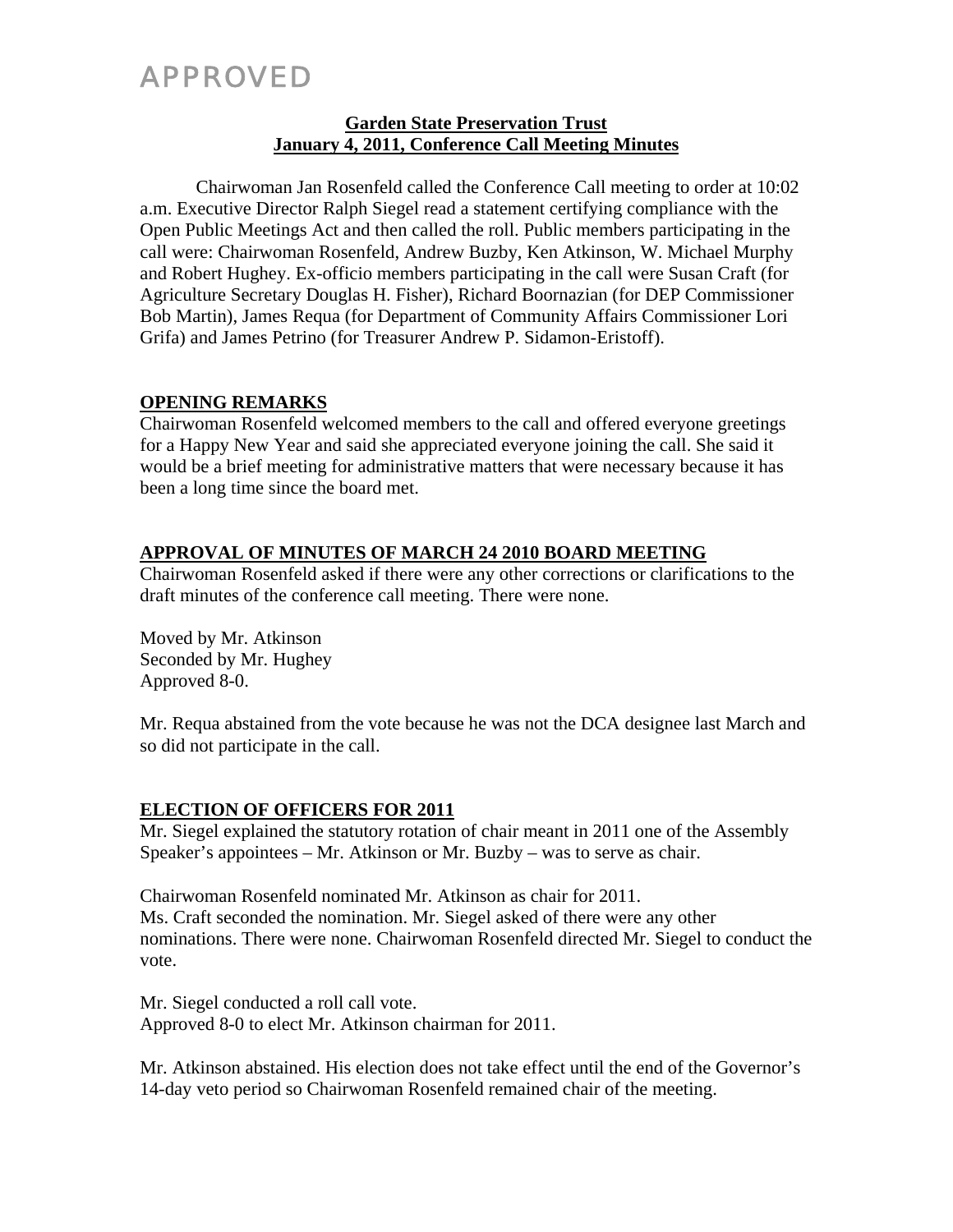**GSPT January 4 Conference Call meeting minutes 2** 

## APPROVED

Mr. Siegel explained there was no statutory requirement concerning rotation for the election of vice chair except that it had to be a public board member.

Chairwoman Rosenfeld nominated Mr. Murphy as vice-chair for 2011. Mr. Atkinson seconded the nomination.

Mr. Siegel conducted a roll call vote. Approved 9-0 to elect Mr. Murphy as vice chairman for 2011.

Mr. Siegel explained the board could elect anyone to serve as Secretary and as Treasurer and could combine the positions. The statute does not require these posts to be held by a voting board member. He explained the posts have been combined since 2004 and that he has been elected to it each year since that time.

Chairwoman Rosenfeld nominated Mr. Siegel to the combined post of Secretary-Treasurer for 2011. Mr. Requa seconded the nomination.

Mr. Siegel conducted a roll call vote. Approved 9-0 to elect Mr. Siegel Secretary-Treasurer for 2011.

## **RESOLUTION #11-001 RATIFYING AND APPROVING FISCAL YEAR 2011 GSPT OFFICE BUDGET**

Mr. Siegel explained the GSPT office budget of \$177,000 has been in effect since July but that the chair had agreed that since the Legislature had voted to appropriate \$476,000 for the GSPT office budget it was not necessary or worthwhile to call the board into a meeting just for the purpose of approving a budget from that same legislative appropriation. However, since the board was now meeting to attend to other matters, it was appropriate to ratify the FY2011 budget for \$177,000 already in effect.

Chairman Rosenfeld asked for a motion to ratify the FY2011 office budget for the GSPT.

Moved Mr. Atkinson. Seconded by Ms. Craft. Approved 9-0.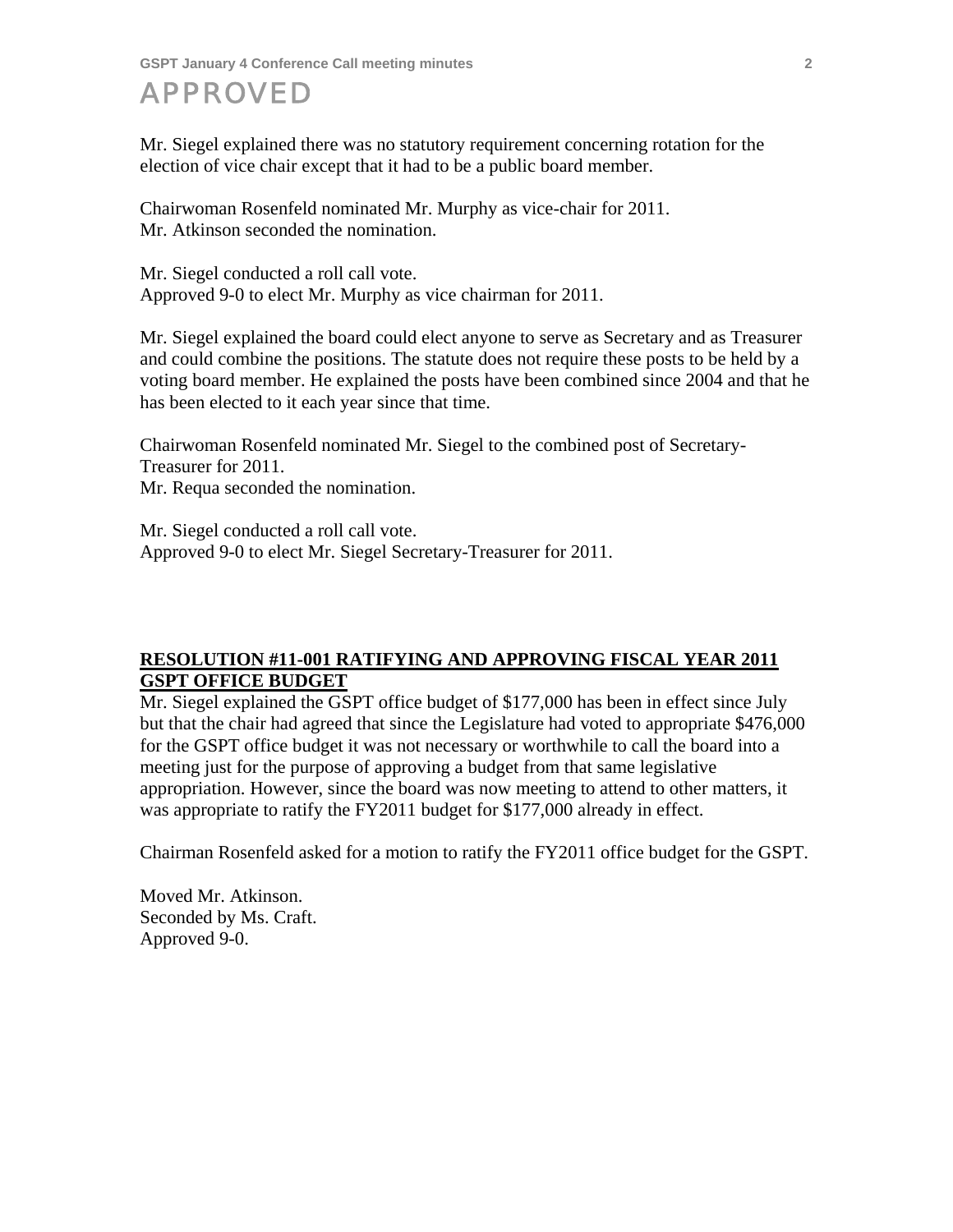## APPROVED

#### **RESOLUTION #11-002 APPROVING PROPOSED GSPT OFFICE BUDGET FOR FISCAL YEAR 2012**

Mr. Siegel said this had not been done before but that it was a good idea to develop a budget proposal to submit to the Department of Treasury in advance of final State Budget preparations for FY2012. Mr. Siegel explained details of the proposed budget totaling \$164,000.

 Chairwoman Rosenfeld noted there was no allocation for a GSPT Financial Adviser in the budget and so she assumed there were no plans for hiring any kind of financial advisor (which the GSPT has had for most of its tenure.)

 Mr. Siegel explained that the GSPT's long-standing financial advisor, Daniel Patrick O'Connell of Evergreen Capital Advisors, was no longer available to the GSPT and that the Evergreen firm was being folded. He said the primary objective of the contract with Evergreen had been to consult local agencies and facilitate their use of Installment Purchase Agreements. Mr Siegel said he intended on attempting to husband along the IPA program into the future himself.

 Mr. Siegel said he believed no other firm was really available that could make a meaningful contribution to Mr. O'Connell's efforts of many years in promoting and facilitating IPA contracts. He said that the GSPT's financial advisor contract was put out to bid in 2007 and 2009, each time with "requests for proposals" that specified expertise and experience in IPA contracts. He said Evergreen Financial Advisors was the only firm ever able to submit a qualified bid, which suggests other firms had little familiarity with IPA contracts and the IPA program.

 Ms. Craft said it was a shame Mr. O'Connell was not going to be available anymore. She said it was a loss and that he had been a great resource over the years.

 Mr. Petrino asked if he was retiring. Mr. Siegel said he had a new career that made it necessary for him to discontinue Evergreen Capital Advisors.

 Mr. Murphy suggested a resolution to honor Mr. O'Connell. Ms. Craft suggested drafting a letter from the board to be presented to Mr. O'Connell without waiting for another GSPT meeting. Mr. Siegel suggested he could draft a letter of appreciation for the Chairwoman and the Chairman-elect to review and approve, and that it could be signed and presented to Mr. O'Connell at an upcoming going-away party.

### **IMPROMPTU RESOLUTION TO HONOR DANIEL PATRICK O'CONNELL OF EVERGREEN CAPITAL ADVISERS FOR HIS YEARS OF SERVICE TO GARDEN STATE PRESERVATION TRUST FOSTERING AND PROMOTING THE USE OF INSTALLMENT PURCHASE AGREEMENTS IN THE PRESERVATION OF LAND.**

Proposed by Ms. Craft to send a letter from the Chair to Mr. O'Connell with the endorsement of the board congratulating and thanking Mr. O'Connell for his service.

Moved by Ms. Craft. Seconded by Mr. Atkinson. Approved 9-0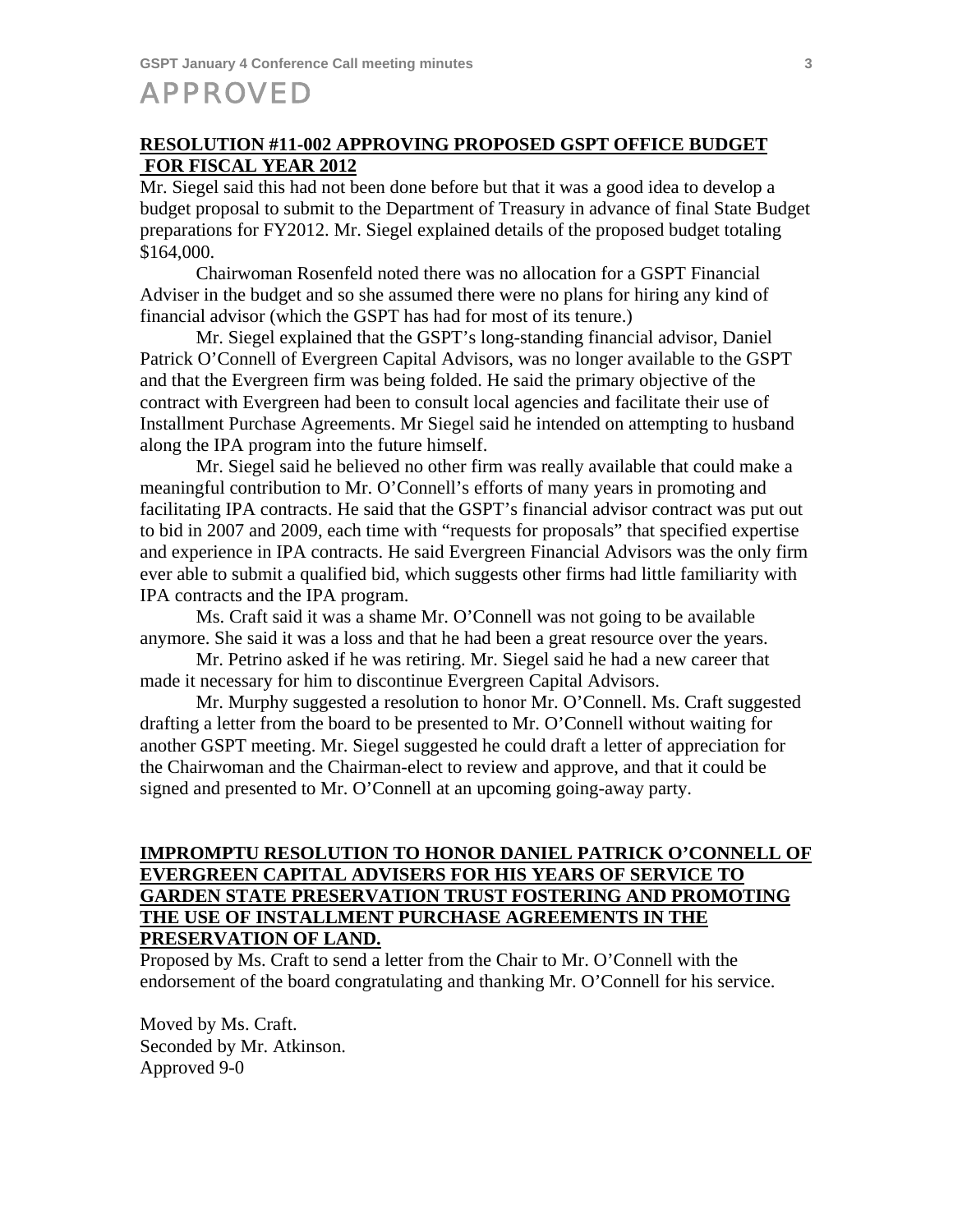**GSPT January 4 Conference Call meeting minutes 4** 

APPROVED

Chairwoman Rosenfeld asked for a motion to approve the proposed FY2012 office budget for the GSPT.

Moved Ms. Craft. Seconded by Mr. Boornazian. Approved 9-0.

### **RESOLUTION #11-003 URGING MEMBERS OF CONGRESS TO MAKE PERMANENT THE TEMPORARY FEDERAL TAX BENEFITS ENACTED FOR 2010 & 2011 FOR LANDOWNERS WHO PRESERVE THEIR LAND**

Ms. Craft asked that the resolution be expanded to include distribution to county preservation agencies such as County Agriculture Development Boards and county openspace advisory committees.

 Referring to the resolution, Mr. Siegel asked if it would be adequate to take the language of one of the BE IT FURTHER RESOLVED clauses referring to land trusts and to expand it to mention "county preservation agencies and agriculture development boards…" Ms. Craft agreed.

Mr. Hughey said the purpose was to distribute the resolution to the counties.

 Ms. Craft discussed a slideshow presentation Mr. Siegel had prepared years earlier on the tax deductions and suggested this presentation would be suitable for more county agencies. She said she believed few County Agriculture Development Boards were aware of or understood these federal tax deductions and she said they could benefit from these available deductions in their land acquisition efforts.

 Mr. Siegel said they had done a tax deduction presentation at a Burlington County farmland preservation meeting, and that the administrator, Dan Kennedy, was of the view several landowners who had attended the presentation did take advantage of the tax deductions when preserving their land.

 Ms. Siegel said he would be willing to conduct a public speaking program with presentations to support this campaign. He noted the American Farmland Trust has been at the forefront with the Land Trust Alliance in the national lobbying effort to secure these federal tax deductions.

Moved Mr. Atkinson. Seconded by Mr. Requa. Approved 9-0.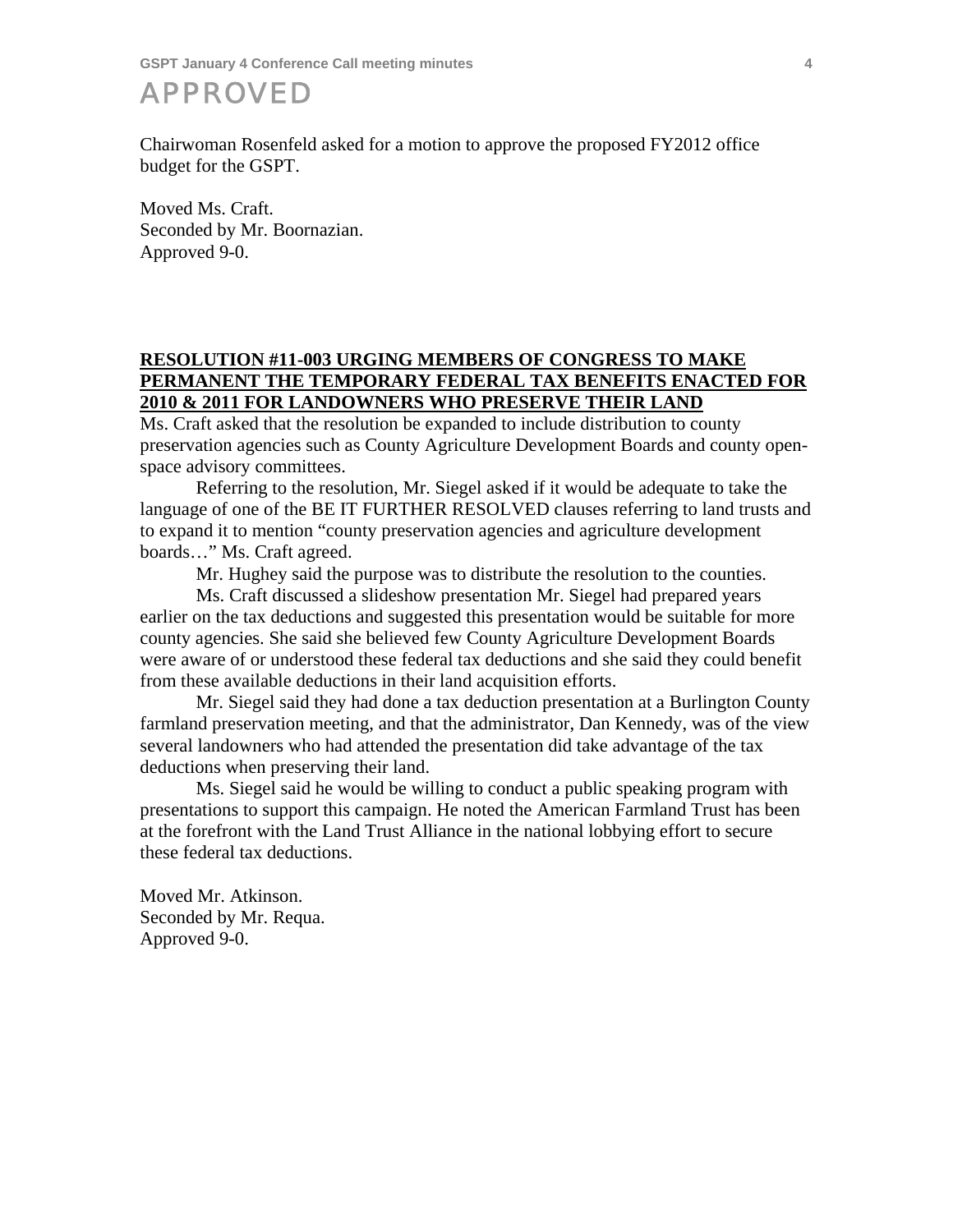## APPROVED

### **SUBSTANTIAL APPROVAL OF MEETING MINUTES FOR TRANSMITTAL TO THE GOVERNOR'S OFFICE.**

Mr. Siegel reviewed the actions taken during the meeting and requested "substantial approval" of the minutes so these actions could take effect after the Governor's 14-day veto period. He asked for a motion for substantial approval of the January 4, 2011, meeting minutes.

Moved by Ms. Craft Seconded by Mr. Atkinson Approved 9-0.

#### **BOARD MEMBER COMMENT**

Chairwoman Rosenfeld, who also chairs the Finance & Audit Subcommittee, updated board members on the status of the GSPT office audit. She said a contract was awarded in September to Mercadien Group to perform an audit of GSPT office operations for FY2009 and FY2010, and they expected to be finished in a month or so.

 Mr. Requa said the New Jersey Historic Trust would need a March GSPT meeting to consider their recommendations for the grant round they are currently finalizing. He said they would be ready to make a formal presentation to the GSPT board.

 Ms. Craft referred to the problems that occurred in March 2010 concerning confusion with the funding that was available for the previous set of New Jersey Historic Trust grants approved in FY2010. She said those events caused her great concern.

 Ms. Craft said her view was that the GSPT mission was to administer the fund balances available for preservation and conservation funding. She said if any program recommends an appropriation with GSPT funds, there has to be a clear accounting of what is going on. She said if the request is being made based on the cancellation of old grants to free up these funds for new appropriations, it is OK and it is commonly done. But she said the GSPT must be informed of these cancellations in a prompt manner so the board can determine these funds are available. She said the GSPT board's function was to certify that funds were available for appropriations.

 Chairwoman Rosenfeld agreed the confusion last March about the "recycled" money was to be avoided. She said she believed all the grant recipient programs were now aware of the need to keep the GSPT well informed of what is going on concerning the use and availability of funds.

 Mr. Siegel said the Green Acres and Farmland Preservation programs have been well adapted to measuring cancelled grants, and that these cancelled grants were tantamount to "found money" that the GSPT can approve for new appropriations. He said the Historic Trust had money from cancelled grants and the GSPT did not know about it. He said this process was new to the Historic Trust and no system had been put in place by which the GSPT was advised of their cancelled grants. He said he did not believe this confusion would recur.

 Ms. Craft asked if there was any new word about the availability of funds from the November 2009 Bond Referendum for use in the pending round of Farmland Preservation Program grant recommendations.